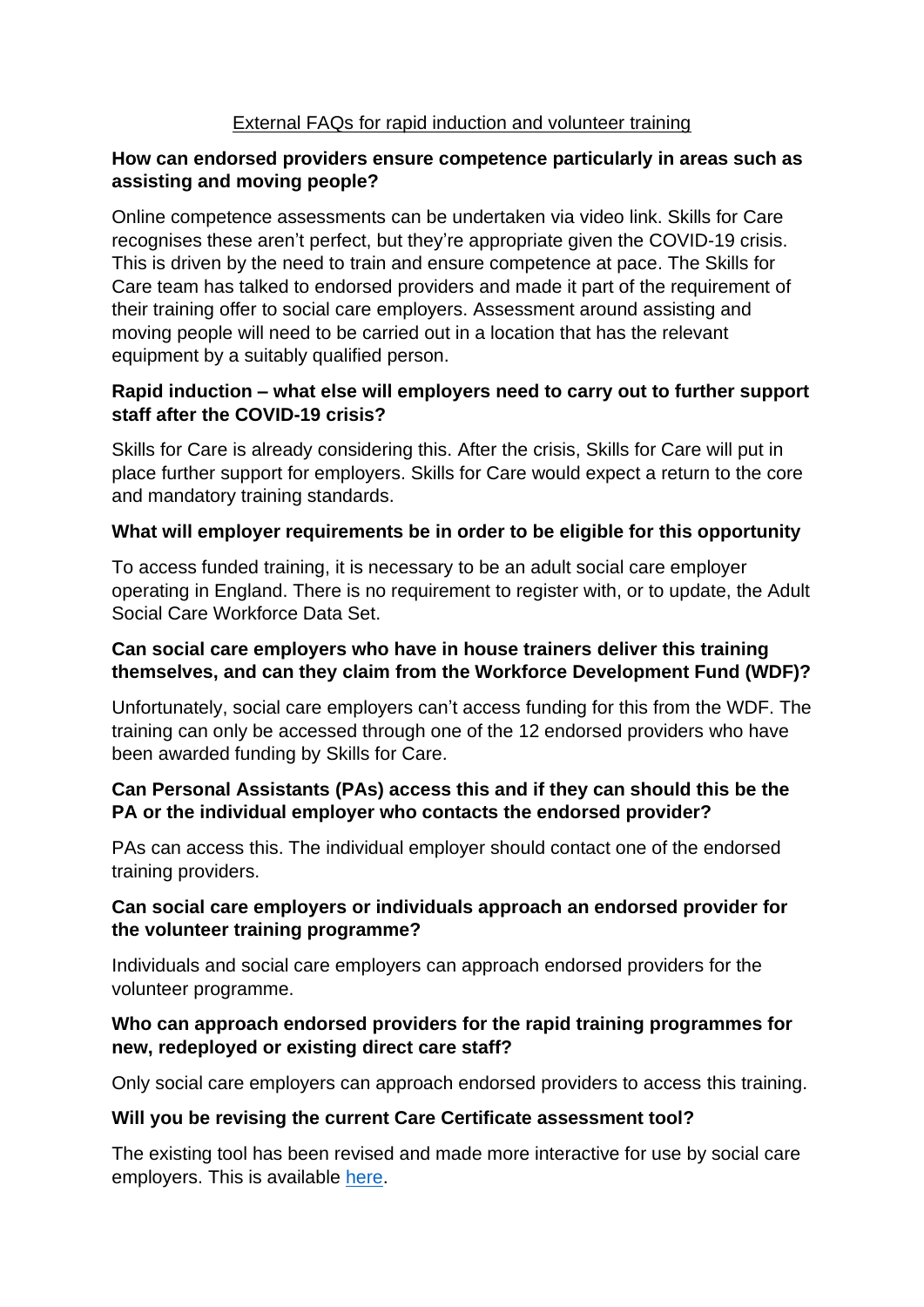### **How long do the programmes take?**

The volunteer programme takes up to half a day. The newly recruited or staff returning to the sector training takes approximately 5 days including the workplace induction which is completed by the employer. The time requirements may vary depending on the needs of the learner. Social care employers should choose what works best for them from the list of 12 endorsed providers.

### **Is all of the training eLearning?**

The endorsed learning providers are offering a blend of learning solutions. This will include videos, eLearning, streaming live learning as well as other methods. In addition to this, endorsed providers will offer wrap around support to answer any questions or concerns.

#### **Who designed the content for the training programmes?**

Skills for Care developed the volunteers programme. The other learning is based on courses that endorsed providers already offer.

#### **We're learning more about COVID-19 all the time – how will endorsed providers respond to this need?**

If something changes for the requirements for the training, Skills for Care will ask endorsed providers to adjust their training. The training already takes account of COVID-19 emerging good practice.

### **Once someone has been through the training, will they have the full Care Certificate?**

No learners will only have met the knowledge element of the Care Certificate. The responsibility for Care Certificate sign-off rests with the social care employer who will assess competence and sign people off using the revised and updated assessment process.

#### **Does the essential training cover stress management and wellbeing**?

This important area is covered under health and safety awareness.

#### **What do you mean by training and what do you mean by assessment?**

By training we mean any intervention that supports the learning of knowledge. By assessment we mean someone who is qualified and competent (e.g. registered manager or trainer) to consider and check whether someone can carry out a specific task safely and effectively.

## **Are you saying that I don't have to pay for this training?**

Yes we are!

### **We employ adult social care staff, but are not a social care employer directly, can we access this?**

Please [contact your local Skills for Care team](https://www.skillsforcare.org.uk/Getting-involved/In-your-area/In-your-area.aspx) about your specific circumstances.